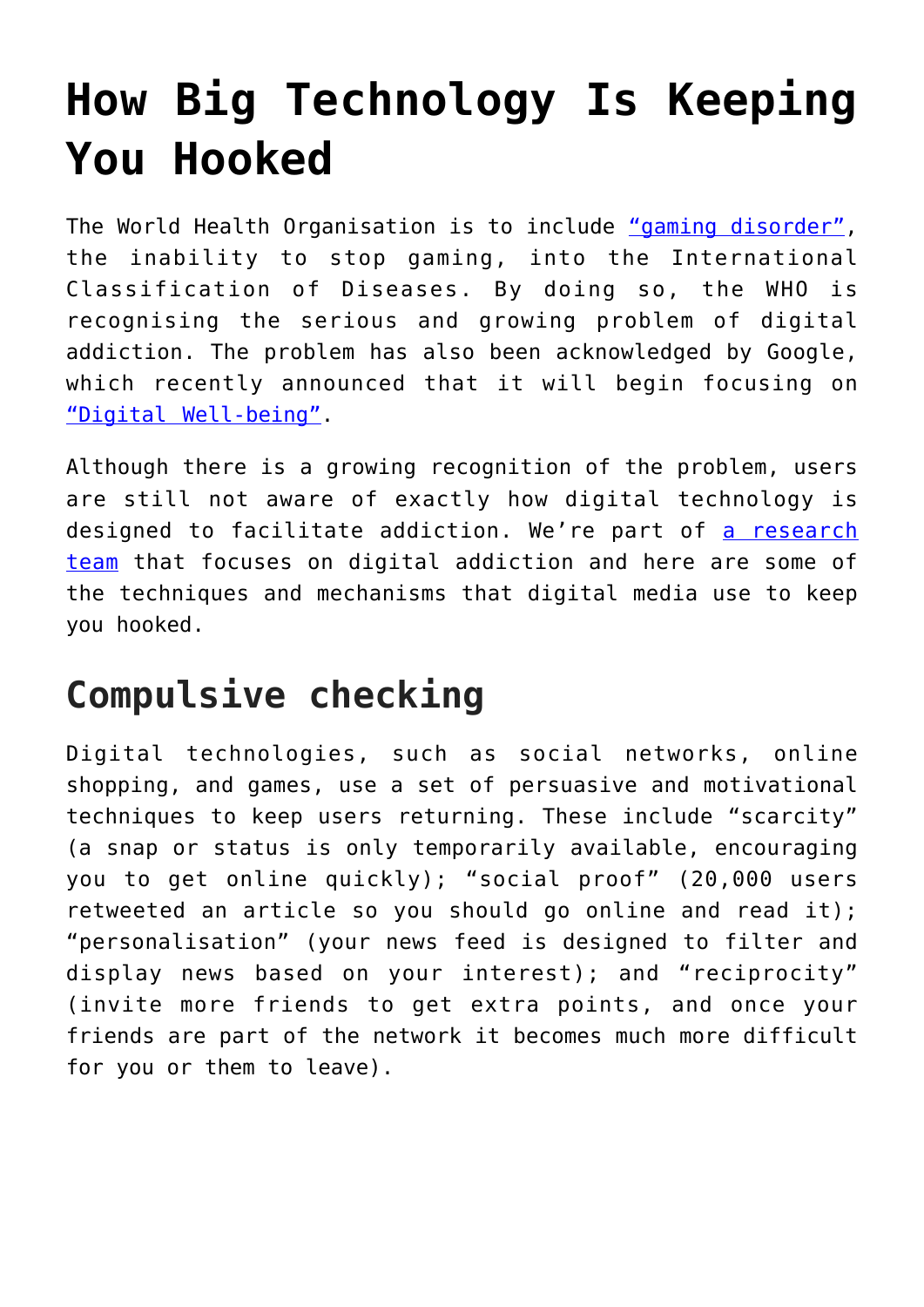

Some digital platforms use features normally associated with slot machines. [Antoine Taveneaux/Wikimedia,](https://commons.wikimedia.org/wiki/File:Slot_machines_in_Venetian.jpg) [CC BY](http://creativecommons.org/licenses/by/4.0/)

Technology is designed to utilise the basic human need to feel a sense of belonging and connection with others. So, a fear of missing out, commonly known as FoMO, is at the heart of many features of social media design.

Groups and forums in social media promote active participation. Notifications and "presence features" keep people notified of each others' availability and activities in real-time so that some start to become compulsive checkers. This includes "two ticks" on instant messaging tools, such as Whatsapp. Users can see whether their message has been delivered and read. This creates pressure on each person to respond quickly to the other.

The concepts of reward and infotainment, material which is both entertaining and informative, are also crucial for "addictive" designs. In social networks, it is said that "no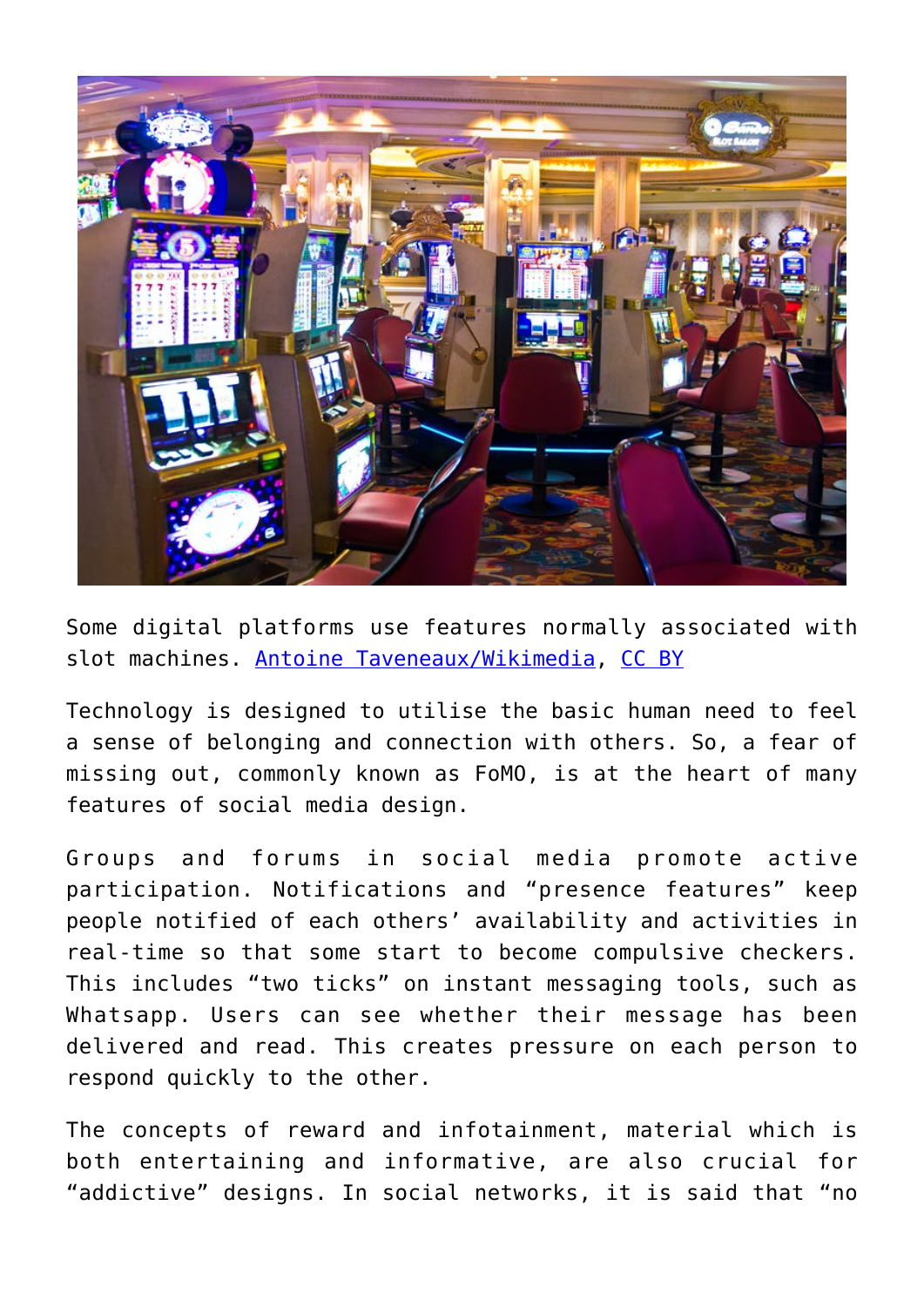news is not good news". So, their design strives always to provide content and prevent disappointment. The seconds of anticipation for the "pull to refresh" mechanism on smartphone apps, such as Twitter, is similar to pulling the lever of a slot machine and waiting for the win.

Most of the features mentioned above have roots in our nontech world. Social networking sites have not created any new or fundamentally different styles of interaction between humans. Instead they have vastly amplified the speed and ease with which these interactions can occur, taking them to a higher speed, and scale.

## **Addiction and Awareness**

People using digital media do [exhibit symptoms of behavioural](http://rali.bournemouth.ac.uk/wp-content/uploads/2015/03/Amen_Alrobai_et_al_REFSQ2014_Digital_Addiction_a_Requirements_Engineering_Perspective.pdf) [addiction.](http://rali.bournemouth.ac.uk/wp-content/uploads/2015/03/Amen_Alrobai_et_al_REFSQ2014_Digital_Addiction_a_Requirements_Engineering_Perspective.pdf) These include salience, conflict, and mood modification when they check their online profiles regularly. Often people feel the need to engage with digital devices even if it is inappropriate or dangerous for them to do so. If disconnected or unable to interact as desired, they become preoccupied with missing opportunities to engage with their online social networks.

According to the UK's communications regulator Ofcom, 15m UK internet users (around 34 percent of all internet users) have tried a ["digital detox"](https://www.ofcom.org.uk/__data/assets/pdf_file/0024/26826/cmr_uk_2016.pdf). After being offline, 33 percent of participants reported feeling an increase in productivity, 27 percent felt a sense of liberation, and 25 percent enjoyed life more. But the report also highlighted that 16 percent of participants experienced the fear of missing out, 15 percent felt lost and 14 percent "cut-off". These figures suggest that people want to spend less time online, but they may need help to do so.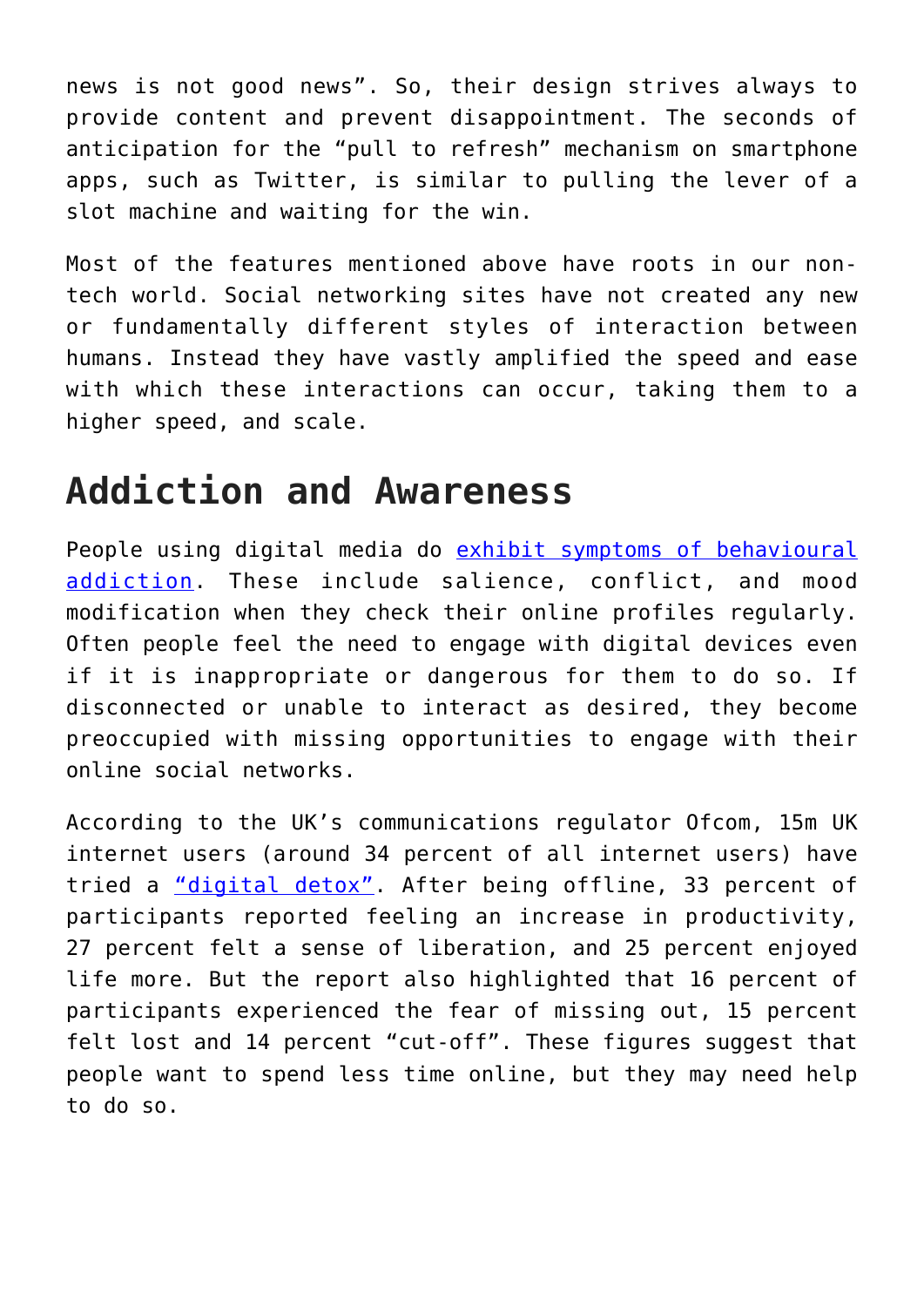Gaming disorder is to be recognised by the WHO.

At the moment, tools that enable people to be in control of their online experience, presence and online interaction remain very primitive. There seem to be unwritten expectations for users to adhere to social norms of cyberspace once they accept participation.

But unlike other mediums for addiction, such as alcohol, [technology can play a role i](https://research.bournemouth.ac.uk/project/dar/)n making its usage more informed and conscious. It is possible to detect whether someone is using a phone or social network in an anxious, uncontrolled manner. Similar to online gambling, users should have available help if they wish. This could be a self-exclusion and lock-out scheme. Users can allow software to alert them when their usage pattern indicates risk.

 $\boxed{\times}$  The borderline between software which is legitimately immersive and software which can be seen as "exploitationware" remains an open question. Transparency of digital persuasion design and education about critical digital literacy could be potential solutions.

—

—

*[Raian Ali](https://theconversation.com/profiles/raian-ali-490049), Associate Professor in Computing and Informatics, [Bournemouth University;](http://theconversation.com/institutions/bournemouth-university-1215) [Emily Arden-Close,](https://theconversation.com/profiles/emily-arden-close-492406) Senior Lecturer in Psychology, [Bournemouth University,](http://theconversation.com/institutions/bournemouth-university-1215) and [John McAlaney,](https://theconversation.com/profiles/john-mcalaney-433407) Principal Academic in Psychology, [Bournemouth University](http://theconversation.com/institutions/bournemouth-university-1215). This article was originally published on* [The Conversation](http://theconversation.com)*. Read the [original article.](https://theconversation.com/digital-addiction-how-technology-keeps-us-hooked-97499)*

*Dear Readers,*

*Big Tech is suppressing our reach, refusing to let us advertise and squelching our ability to serve up a steady diet of truth and ideas. Help us fight back by [becoming a](https://www.chroniclesmagazine.org/subscribe/)*